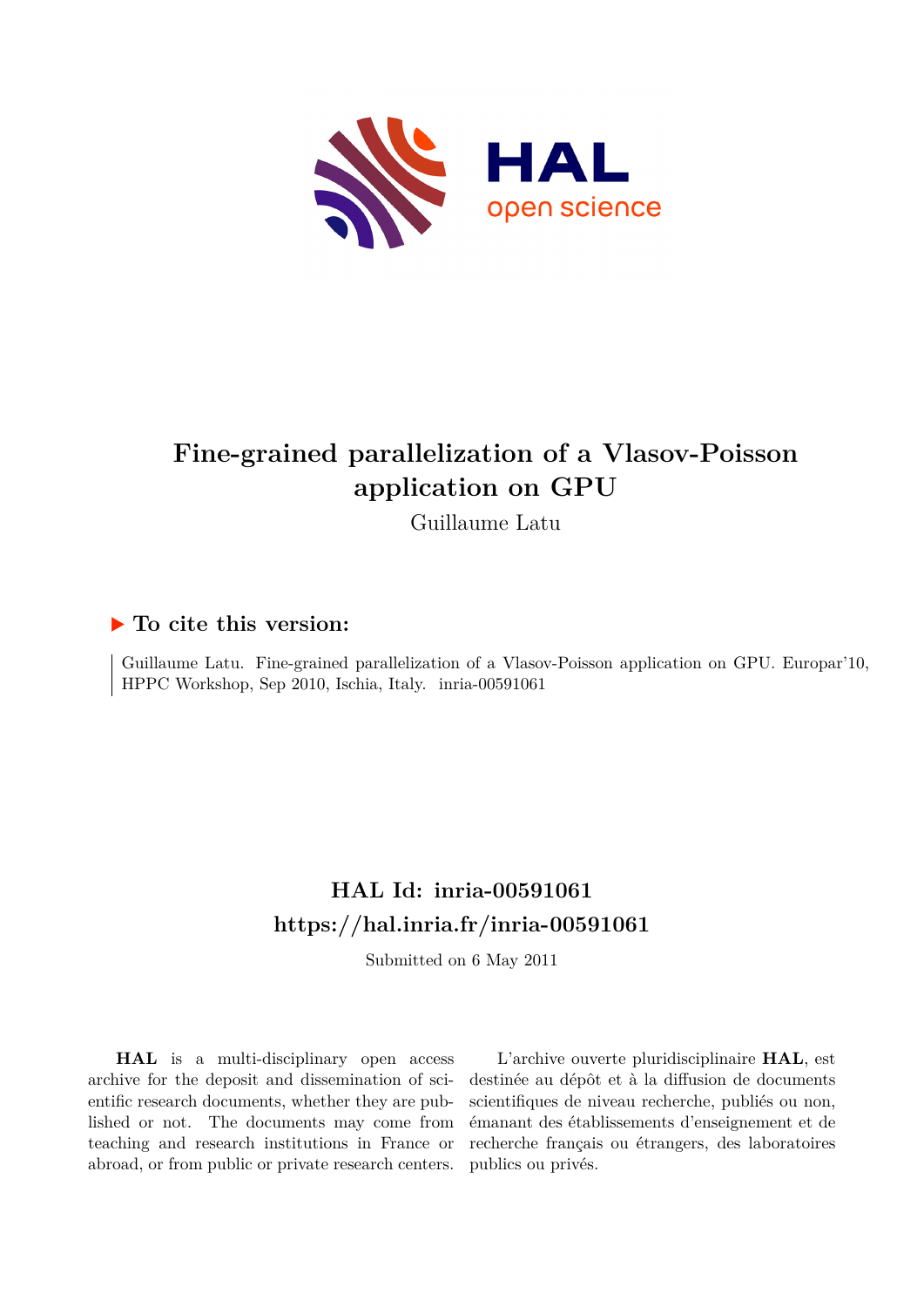## Fine-grained parallelization of a Vlasov-Poisson application on GPU

Guillaume Latu<sup>1,2</sup>

<sup>1</sup> CEA, IRFM, F-13108 Saint−Paul−lez−Durance, France. <sup>2</sup> Strasbourg 1 University & INRIA/Calvi project guillaume.latu@cea.fr

Abstract. Understanding turbulent transport in magnetised plasmas is a subject of major importance to optimise experiments in tokamak fusion reactors. Also, simulations of fusion plasma consume a great amount of CPU time on today's supercomputers. The Vlasov equation provides a useful framework to model such plasma. In this paper, we focus on the parallelization of a 2D semi-Lagrangian Vlasov solver on GPGPU. The originality of the approach lies in the needed overhaul of both numerical scheme and algorithms, in order to compute accurately and efficiently in the CUDA framework. First, we show how to deal with 32-bit floating point precision, and we look at accuracy issues. Second, we exhibit a very fine grain parallelization that fits well on a many-core architecture. A speed-up of almost 80 has been obtained by using a GPU instead of one CPU core. As far as we know, this work presents the first semi-Lagrangian Vlasov solver ported onto GPU.

#### 1 INTRODUCTION

The present paper highlights the porting of a semi-Lagrangian Vlasov-Poisson code on a GPU device. The work, described herein, follows a previous study made on the loss code described in other papers [CLS06,CLS09,LCGS07]. A classical approach in the Semi-Lagrangian community involves the use of cubic splines to achieve the many interpolations needed by this scheme. The application we describe here, uses a local spline method designed specifically to perform decoupled numerical interpolations, while preserving classical cubic spline accuracy. In previous papers, this scalable method was described, and was benchmarked in academic and industrial simulators. Only relatively small MPI inter-processor communication costs were induced and these codes scaled well over hundreds of cores (1D and 2D domain decompositions were investigated).

Particle-in-Cell (PIC) codes are often used in plasma physics studies and they use substantial computer time at some of the largest supercomputer centers in the world. Particle-in-Cell, yet less accurate, is a most commonly used numerical method than the semi-Lagrangian one. Several papers has been published on PIC codes that harness the computational power of BlueGene and GPGPU hardwares  $\left[\text{SDG08},\text{BAB}^+08\right]$  and provide good scalability. Looking for new algorithms that are highly scalable in the field of Tokamak simulations is important to mimic plasma devices with more realism.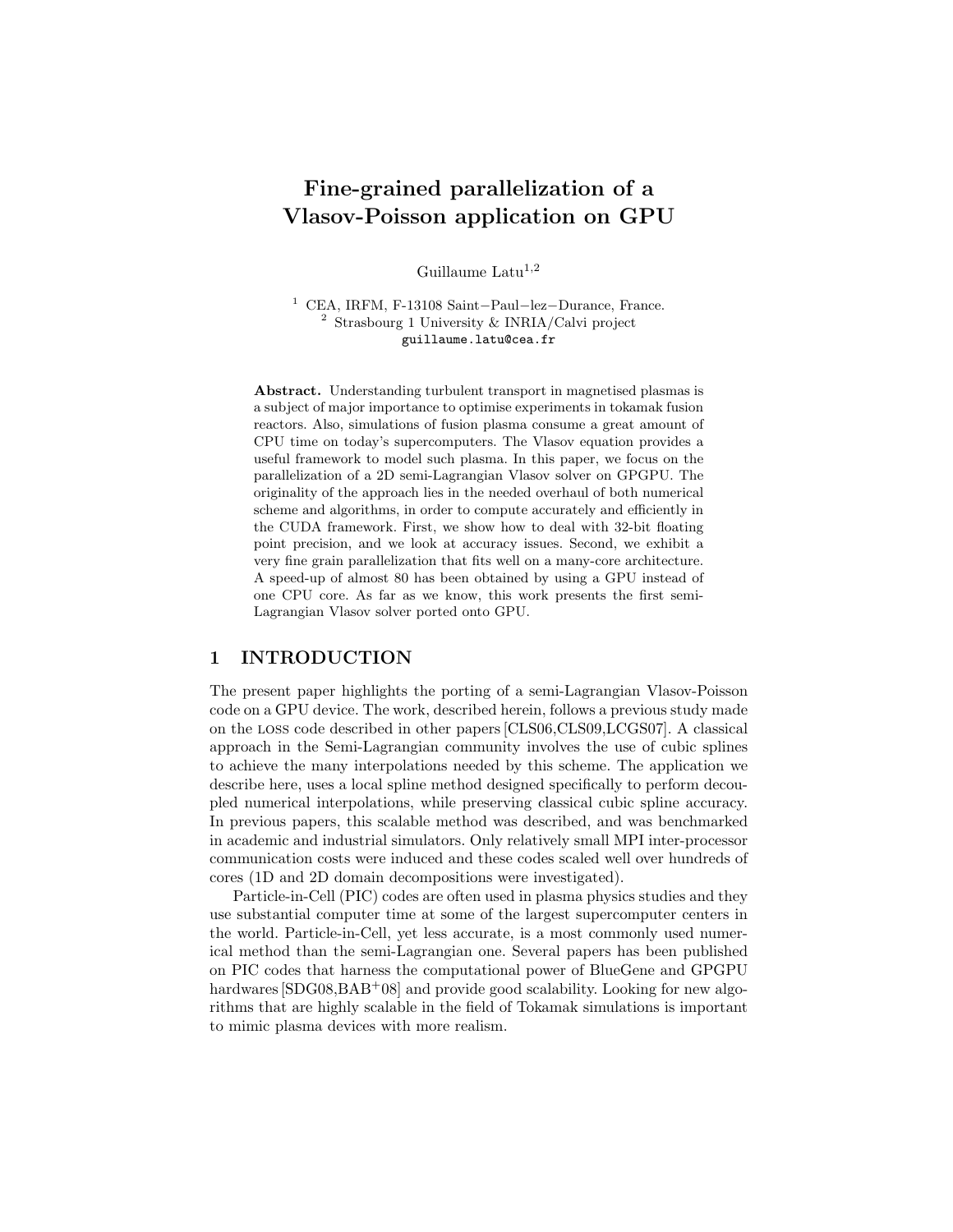We will describe how to enrich the Semi-Lagrangian scheme in order to obtain scalable algorithms that fits well in the CUDA framework. In the sequel, the numerical scheme and the accuracy issues are briefly introduced and the parallelization of the main algorithm with CUDA is described. The speedup and accuracy of the simulations are reported and discussed.

#### 2 MATHEMATICAL MODEL

In the present work, we consider a reduced model for two physical dimensions (instead of six in the general case), corresponding to x and  $v_x$  such as  $(x, v_x) \in \mathbb{R}^2$ . The 1D variable x represents the configuration space and the 1D variable  $v_x$ stands for the velocity along  $x$  direction. Moreover, the self consistent magnetic field is neglected because  $v_x$  is considered to be small in the physical configurations we are looking at. The Vlasov-Poisson system then reads:

$$
\frac{\partial f}{\partial t} + v_x \cdot \nabla_x f + (E + v_x \times B) \cdot \nabla_{v_x} f = 0,
$$
\n(1)

$$
-\varepsilon_0 \nabla^2 \phi = \rho(x, t) = q \int f(x, v_x, t) dv_x, \qquad E(x, t) = -\nabla \phi.
$$
 (2)

where  $f(x, v_x, t)$  is the particle density function,  $\rho$  is the charge density, q is the charge of a particle (only one species is considered) and  $\varepsilon_0$  is the vacuum permittivity, B is the applied magnetic field.

Eq. (1) and (2) are solved successively at each time step. The density  $\rho$  is evaluated in integrating f over  $v_x$  and Eq. (2) gives the self-consistent electrostatic field  $E(x, t)$  generated by particles. Our work focuses on the resolution of Eq. (1) using a backward semi-Lagrangian method [SRBG99]. The physical domain is defined as  $\mathcal{D}_p^2 = \{(x, v_x) \in [x_{\min}, x_{\max}] \times [v_{x_{\min}}, v_{x_{\max}}]\}.$  For the sake of simplicity, we will consider that the size of the grid mapped on this physical domain is a square indexed on  $\mathcal{D}_i^2 = [0, 2^j - 1]^2$  (it is easy to break this assumption to get a rectangle). Concerning the type of boundary conditions, a choice should be made depending on the test cases under investigation. At the time being, only periodic extension is implemented.

#### 3 ALGORITHMIC ANALYSIS

#### 3.1 Global numerical scheme

The Vlasov Equation (1) can be decomposed by splitting. It is possible to solve it, through the following elementary advection equations:

$$
\partial_t f + v_x \partial_x f = 0, \quad (\hat{x} \text{ operator}) \qquad \partial_t f + v_x \partial_{v_x} f = 0. \quad (\hat{v}_x \text{ operator})
$$

Each advection consists in applying a shift operator. A splitting of Strang [CK76] is employed to keep a scheme of second order accuracy in time. We took the sequence  $(\hat{x}/2, \hat{v}_x, \hat{x}/2)$ , where the factor  $1/2$  means a shift over a reduced time step  $\Delta t/2$ . Algorithm 2 shows how the Vlasov solver of Eq. (1) is interleaved with the field solver of Eq. (2).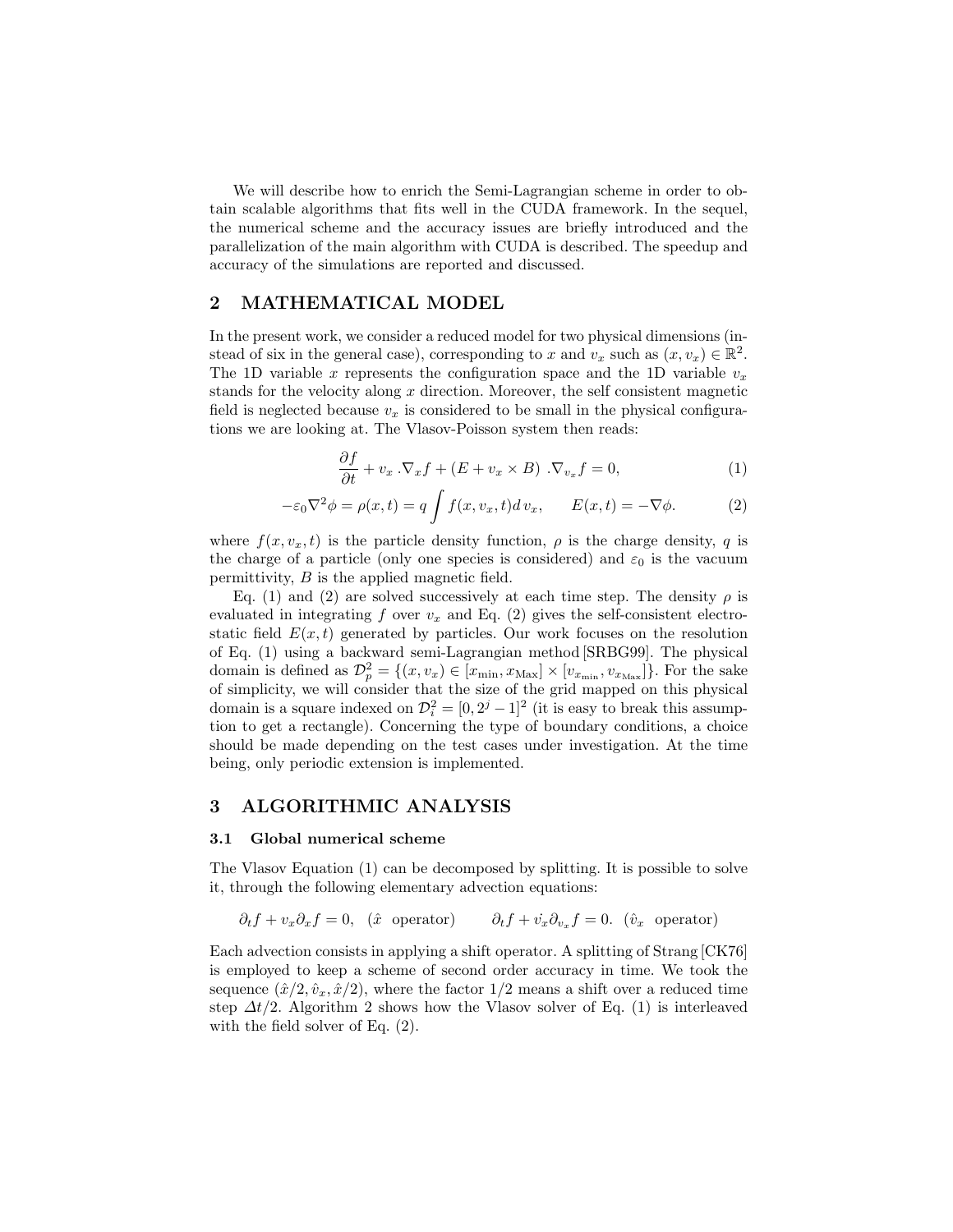#### 3.2 Local spline method

Each 1D advection (along x or  $v_x$ ) consists in two substeps (Algorithm 1). First, the density function  $f$  is processed in order to derive the cubic spline coefficients. The specificity of the local spline method is that a set of spline coefficients covering one subdomain can be computed concurrently with other ones. Thus, it improves the standard approach that unfortunately needs a coupling between all coefficients along one direction. Second, spline coefficients are used to interpolate the function  $f$  at specific points. This substep is intrinsically parallel wether with the standard spline method or with the local spline method: one interpolation involves only a linear combination of four neighbouring spline coefficients.

In Algorithm 1,  $x^o$  is called the origin of the characteristic. With the local spline method, we gain concurrent computations during the spline coefficient derivation (line 2 of the algorithm). Our goal is to port Algorithm 1 onto GPU.

|                                                                   | <b>Algorithm 2:</b> One time step                                 |  |  |
|-------------------------------------------------------------------|-------------------------------------------------------------------|--|--|
|                                                                   | <b>Input</b> : $f_t$                                              |  |  |
|                                                                   | Output: $f_{t+\Delta t}$                                          |  |  |
| <b>Algorithm 1:</b> Advection in x dir., dt time step             | // Vlasov solver, part 1                                          |  |  |
| Input : $f$                                                       | 1 1D Advection, operator $\frac{\hat{x}}{2}$ on $f(.,.,t)$        |  |  |
| Output: $f$                                                       | // Field solver                                                   |  |  |
| 1 forall $v_r$ do                                                 | 2 Integrate $f(.,.,t+\Delta t/2)$ over $v_x$                      |  |  |
| $a(.) \leftarrow$ spline coeff. of sampled function $f(., v_x)$   |                                                                   |  |  |
| forall $x$ do<br>3                                                | to get density $\rho(., t+\Delta t/2)$<br>3                       |  |  |
| $x^0 \leftarrow x - v_x \, dt$<br>$\overline{\mathbf{4}}$         | 4 Compute $\Phi_{t+\Delta t/2}$ with Poisson solver               |  |  |
| $f(x, v_x) \leftarrow$ interpolate $f(x^0, v_x)$ with $a(.)$<br>5 | using $\rho( ., t + \Delta t/2)$<br>5                             |  |  |
|                                                                   | // Vlasov solver, part 2                                          |  |  |
|                                                                   | 6 1D Advection, operator $\hat{v}_x$ (use $\Phi_{t+\Delta t/2}$ ) |  |  |
|                                                                   | 7 1D Advection, operator $\frac{x}{2}$                            |  |  |

#### 3.3 Floating point precision

Usually, semi-Lagrangian codes make extensive use of double precision floating point operations. The double precision is required because pertubations of small amplitude often play a central role during plasma simulation. For the sake of simplicity, we focus here on the very classical linear Landau damping test case (with  $k = 0.5, \alpha = 0.01$ ) which highlights the accuracy problem one can expect in Vlasov-Poisson simulation. The initial distribution function is given by  $f(x, v_x, 0) = \frac{e^{-\frac{v_x^2}{2}}}{\sqrt{2\pi}} (1 + \alpha \cos(kx))$ . Other test cases are available in our implementation, such as strong Landau damping, or two stream instability. They are picked to test the numerical algorithm and for benchmarking.

The problem arising with single precision computations is shown on Fig. 1. The reference LOSS code (CPU version) is used here. The  $L^2$  norm of electric potential is shown on the picture (electric energy) with logarithmic scale along the Y-axis. The double precision curve represents the reference simulation. The difference between the two curves indicates that single precision is insufficient; especially for long-time simulation. With an accurate look at the figure, one can notice that the double precision simulation is accurate until reaching a plateau value near  $10^{-20}$ . To go beyond this limit, a more accurate interpolation is needed.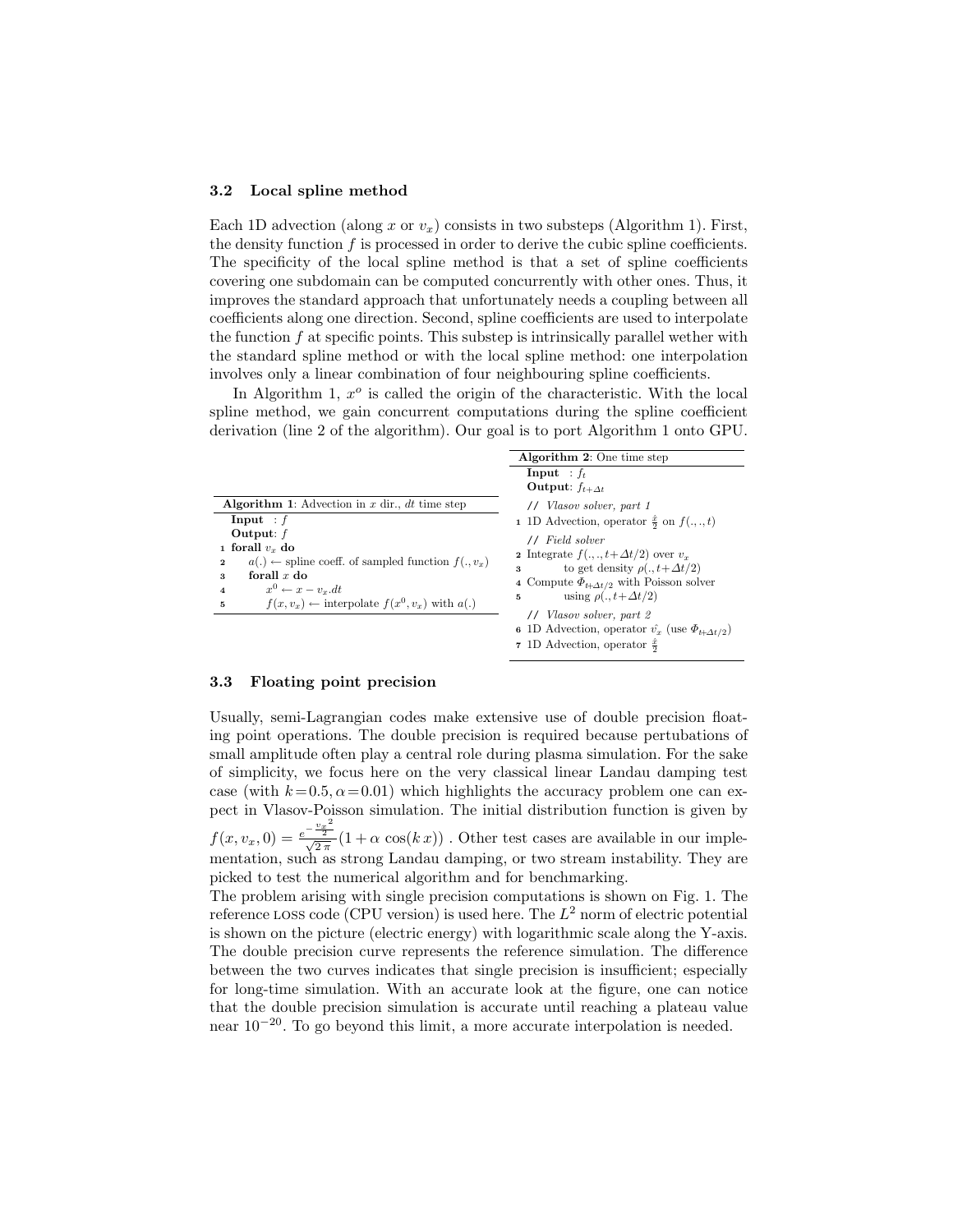#### 3.4 Improvement of numerical precision

For the time being, one has to consider mostly single precision (SP) computations to get maximum performance out of a GPU. The double precision (DP) is much slower than single precision (SP) on today's devices. In addition, the use of double precision may increase pressure on memory bandwidth.





Fig. 1. Electric energy for Landau test case  $1024^2$ , single versus double precision (depending on time measured as a number of plasma period  $\omega_c^{-1}$ )

Fig. 2. Electric energy for Landau test case  $1024^2$ , using  $\delta f$  representation or standard representation.

The previous paragraph shows that SP leads to unacceptable numerical results. It turns out that our numerical scheme could be modified to reduce numerical errors even with only SP operations during the advection steps. To do so, a new function  $\delta f(x, v_x, t) = f(x, v_x, t) - f_{ref}(x, v_x)$  is introduced. Working on the δf function could improve accuracy if the values that we are working on are sufficiently close to zero. Then, the reference function  $f_{\text{ref}}$  should be chosen such that the  $\delta f$  function remains relatively small (in  $L_{\infty}$  norm). convenient to assume that  $f_{\text{ref}}$  is a constant along the x dimension. For the Landau test case, we choose  $f_{\text{ref}}(v_x) = \frac{1}{\sqrt{2}}$  $\frac{1}{2\pi}e^{-\frac{v_x^2}{2}}$ . As the function  $f_{ref}$  is constant along x, the x-advection applied on  $f_{ref}$  leaves  $f_{ref}$  unchanged. Then, it is equivalent to apply  $\hat{x}$  operator either on function  $\delta f$  or on function f. Working on  $\delta f$  is very worthwile  $(\hat{x}$  operator): for the same number of floating point operations, we increase accuracy in working on small differences instead of large values. Concerning the  $\hat{v}_x$  operator however, both  $f_{\text{ref}}$  and f are modified. For each advected grid point  $(x, v_x)$  of the  $f^*$  function, we have  $(v_x^o$  is the foot of the characteristic):

$$
f^{\star}(x, v_x) = f(x, v_x^o) = \delta f(x, v_x^o) + f_{\text{ref}}(v_x^o), \quad \delta f^{\star}(x, v_x) = f^{\star}(x, v_x) - f_{\text{ref}}(v_x),
$$

$$
\delta f^{\star}(x, v_x) = \delta f(x, v_x^o) - (f_{\text{ref}}(v_x) - f_{\text{ref}}(v_x^o)).
$$

Working on  $\delta f$  instead of f changes the operator  $\hat{v}_x$ . We now have to interpolate both  $\delta f(x, v_x^o)$  and  $(f_{\text{ref}}(v_x) - f_{\text{ref}}(v_x^o))$ . In doing so, we increase the number of computations; because in the original scheme we had only one interpolation per grid point  $(x, v_x)$ , whereas we have two in the new scheme. In spite of this cost increase, we enhance the numerical accuracy using  $\delta f$  representation (see Fig. 2). A sketch of the  $\delta f$  scheme is shown in Algorithm 3.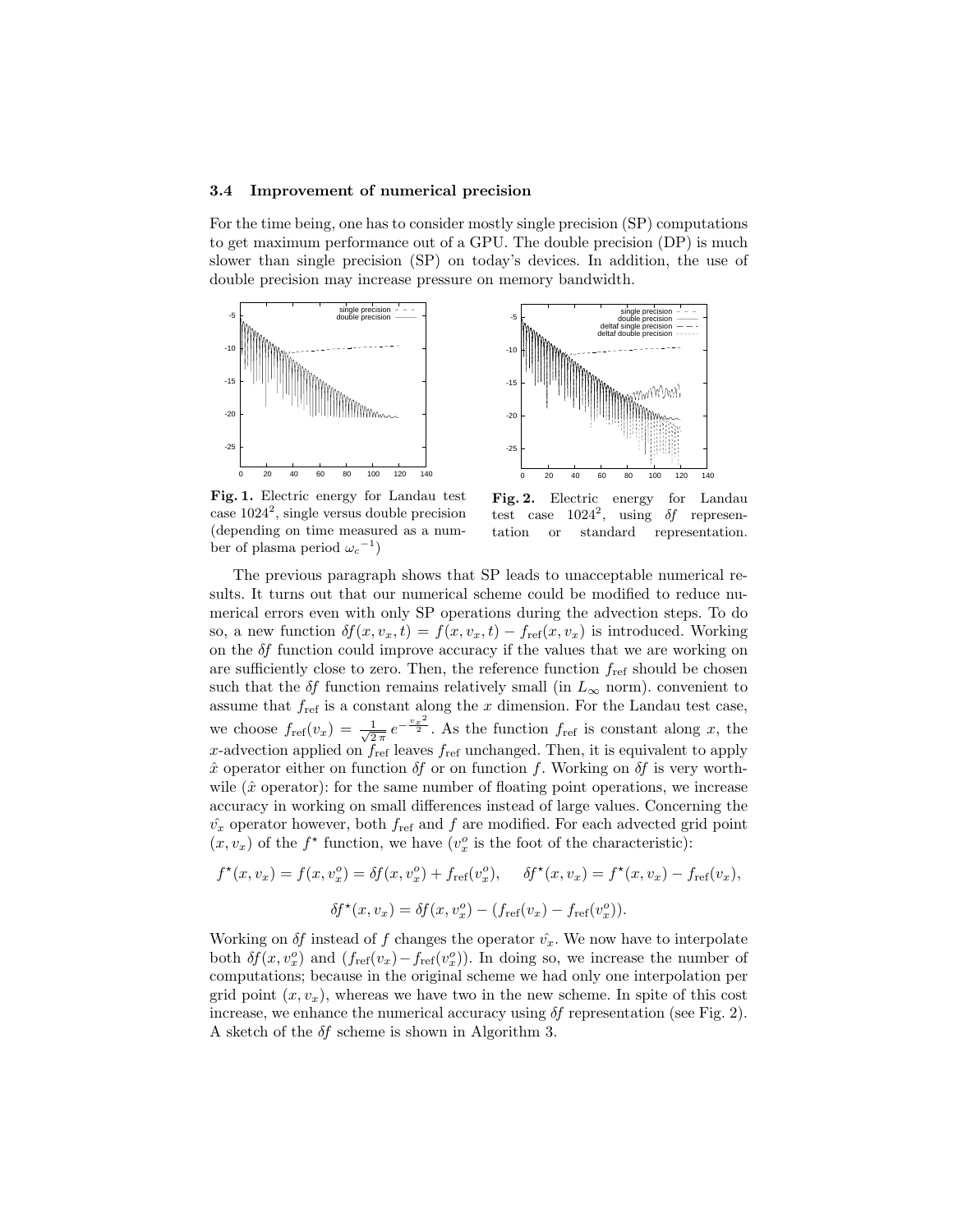#### 4 CUDA ALGORITHMS

#### 4.1 CUDA Framework

Designed for NVIDIA GPUs (Graphics Processing Units), CUDA is a C-based general-purpose parallel computing programming model. Using CUDA, GPUs can be regarded as coprocessors to the central processing unit (CPU). They communicate with the CPU through fast PCI-Express ports. An overview of the CUDA language and architecture could be found in [NVI09]. Over the past few years, some success in porting scientific codes to GPU have been reported in the literature. Our reference implementation of loss, used for comparisons, uses Fortran 90 and MPI library. Both sequential and parallel versions of loss have been optimized over several years. The CUDA version of loss presented here mixes Fortran 90 code and external C calls (to launch CUDA kernels).

| <b>Algorithm 3:</b> One time step, $\delta f$ scheme                                                                                                                                                                                                                                | <b>Algorithm 4:</b> Skeleton of an advection kernel                                                                                                                                                                                                                                                          |
|-------------------------------------------------------------------------------------------------------------------------------------------------------------------------------------------------------------------------------------------------------------------------------------|--------------------------------------------------------------------------------------------------------------------------------------------------------------------------------------------------------------------------------------------------------------------------------------------------------------|
| <b>Input</b> : $\delta f_t$<br><b>Output:</b> $\delta f_{t+\Delta t}$                                                                                                                                                                                                               | <b>Input</b> : $f_t$ in global memory of GPU<br><b>Output:</b> $f_{t+dt}$ in global memory of GPU                                                                                                                                                                                                            |
| 1 1D advection on $\delta f$ , operator $\frac{x}{2}$<br>2 Integrate $\delta f(.,.,t+\Delta t/2)+f_{\text{ref}}(.)$<br>to get $\rho(., t+\Delta t/2)$<br>3<br>4 Compute $\Phi_{t+\Delta t/2}$ ,<br>with Poisson solver on $\rho(., t+\Delta t/2)$<br>5                              | // A) Load from global mem. to shared mem.<br>1 Each thread loads 4 floats from global mem.<br><b>2</b> Floats loaded are stored in <i>shared memory</i><br><b>3</b> Boundary conditions are set (extra floats are read)<br>4 Synchro.: 1 thread block owns <i>n</i> vectors of 32 floats<br>// B) LU Solver |
| 6 1D advection on $\delta f$ , operator $\hat{v_x}$<br>$\rightarrow$ stored into $\delta f$<br>$\overline{7}$<br><b>8</b> Interpolate $f_{ref}(v_x) - f_{ref}(v_x^o)$<br>$\rightarrow$ results added into $\delta f$<br>9<br>10 1D advection on $\delta f$ , operator $\frac{x}{2}$ | 5 1 thread over 8 solves a LU system (7 are idle)<br>6 Synchro.: 1 block has <i>n</i> vectors of spline coeff.<br>// C) Interpolations<br><b>7</b> Each thread computes 4 interpolations<br>// D) Writing to GPU global memory                                                                               |
|                                                                                                                                                                                                                                                                                     | <b>8</b> Each thread writes 4 floats to global mem.                                                                                                                                                                                                                                                          |

#### 4.2 Data placement

We perform the computation on data  $\delta f$  of size  $(2^{j})^2$ . Typical domain size varies from  $128 \times 128$  (64 KB) up to  $1024 \times 1024$  (4 MB). The whole domain fits easily in global memory of current GPUs. In order to reduce unnecessary overheads, we decided to avoid transfering 2D data  $\delta f$  between the CPU and the GPU as far as we can. So we kept data function δf onto GPU global memory. CUDA computation kernels update it in-place. For diagnostics purposes only, the  $\delta f$ function is transfered to the RAM of the CPU at a given frequency.

#### 4.3 Spline coefficients computation

Spline coefficients (of 1D discretized functions) are computed on patches of 32 values of δf. As explained elsewhere [CLS06], a smaller patch would introduce significant overhead because of the cost of first derivative computations on the patch borders. A bigger patch would increase the computational grain which is a bad thing for GPU computing that favors scheduling large number of threads.

The 2D domain is decomposed into small 1D vectors (named "patches") of 32 δf values. To derive the spline coefficients, tiny LU systems are solved. The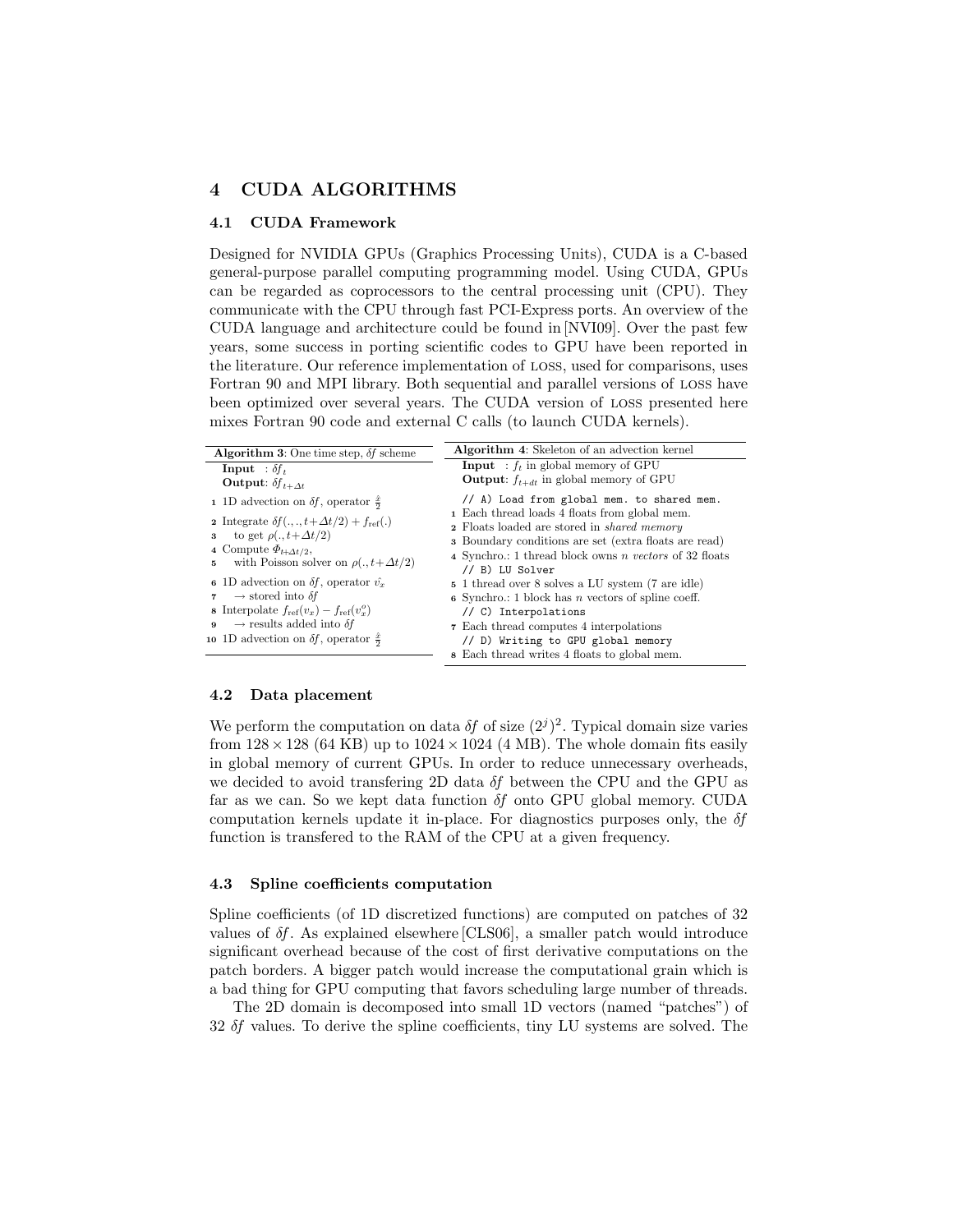assembly of right hand side vector used in this solving step can be summarized as follows: keep the 32 initial values, add 1 more value of  $\delta f$  at the end of the patch, and then add two derivatives of  $\delta f$  located at the borders of the patch. Once the right hand side vector is available  $(35 \text{ values})$ , two precomputed matrices  $L$ and U are inverted to derive spline coefficients (using classical forward/backward substitution). We decided not to parallelize this small LU solver: a single CUDA thread is in charge of computing spline coefficients on one patch That point could be improved in the future in order to use several threads instead of one.

#### 4.4 Parallel interpolations

On one patch, 32 interpolations need to be done (except at domain boundaries). These interpolations are decoupled. To maximize parallelism, one can even try to dedicate one thread per interpolation. Nevertheless, as auxiliary computations could be factorized (for example the shift  $v_x \, dt$  at line 4 of Algo. 1), it is relevant to do several interpolations per thread to reduce global computation cost. The number of such interpolations per thread is a parameter that impacts performance. This blocking factor is denoted K.

#### 4.5 Data load

The computational intensity of the advection step is not that high. During the LU phase (spline coefficients computation), each input data is read and written twice and generates two multiplications and two additions in average. During the interpolation step, there are four reads and one write per input data and also four multiplications and four additions. The low computational intensity implies that we could expect shortening the execution time in reducing loads and writes from/to GPU global memory. So, there is a benefit to group the spline computation and the interpolations in a single kernel. Several benchmarks have confirmed that with two distinct kernels (one for building splines and one for interpolations) instead of one, the price of load/store in the GPU memory increases. Thus, we now describe the solution with only one kernel.

#### 4.6 Domain decomposition and fine grain algorithm

We have designed three main kernels. Let us give short descriptions: KernVA operator  $\hat{v_x}$  on  $\delta f(x, v_x)$ , KernVB adding  $f_{\text{ref}}(v_x) - f_{\text{ref}}(v_x^o)$  to  $\delta f(x, v_x)$ , KernX operator  $\hat{x}$  on  $\delta f(x, v_x)$ . The main steps of KernVA or KernX are given in Algorithm 4. The computations of  $8n$  threads acting on  $32n$  real number values are described (it means  $K = 4$  hardcoded here).

First A) substep reads floats from GPU global memory and puts them into fast GPU shared memory. When entering the B) substep, all input data have been copied into shared memory. Concurrently in the block of threads, small LU system are solved (but 87% of the threads stays idle). Spline coefficients are then stored in shared memory. In substep  $C$ , each thread computes  $K = 4$  interpolations using spline coefficients. This last task is the most computation intensive part of the simulator. Finally, results are written into global memory.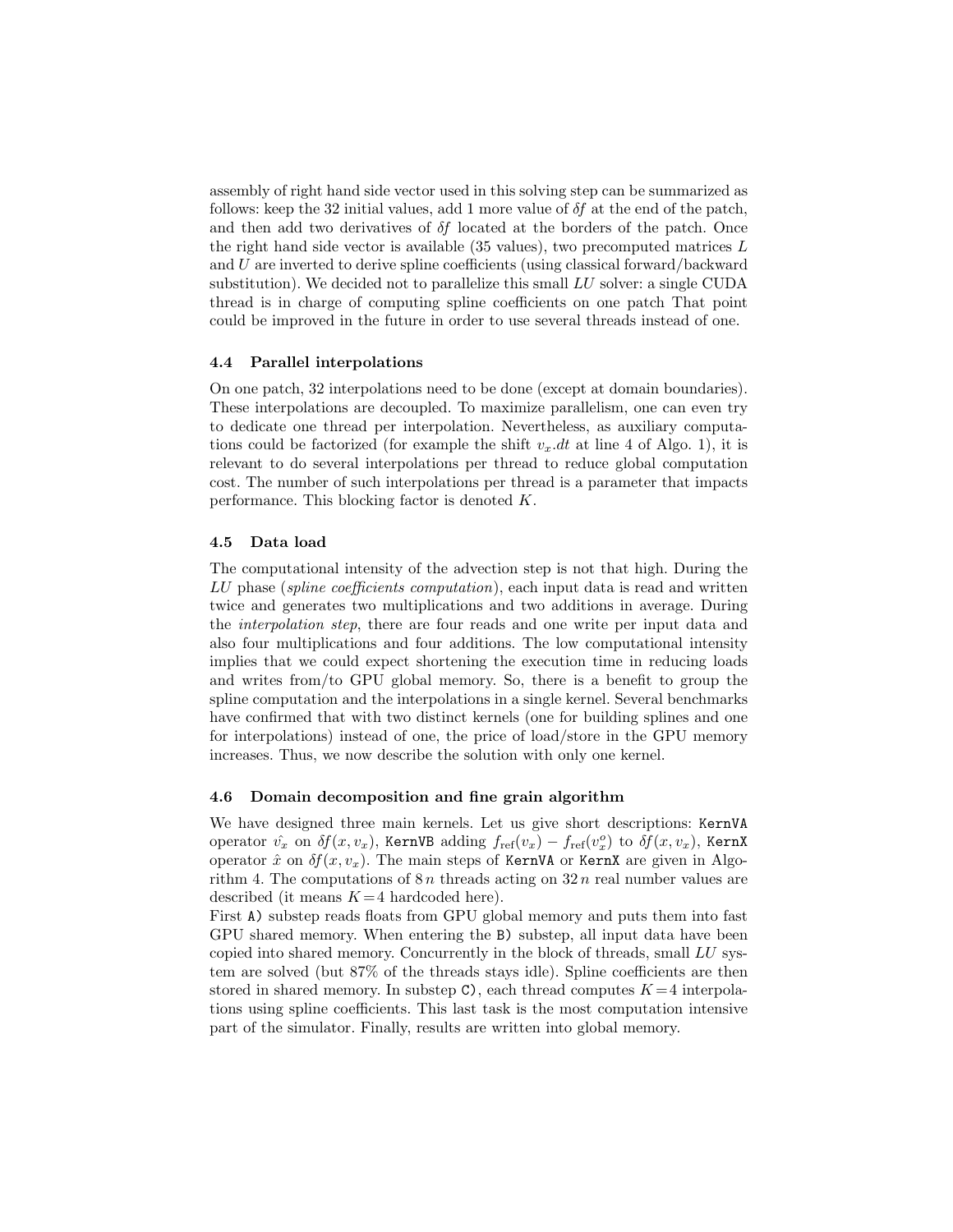#### 5 PERFORMANCE

#### 5.1 Machines

In order to develop the code and perform small benchmarks, a cheap personal computer has been used. The CPU is a dual-core E2200 Intel (2.2Ghz), 2 GB of RAM, 4 GB/s peak bandwidth, 4 GFLOPS peak, 1 MB L2 cache. The GPU is a GTX260 Nvidia card: 1.24 Ghz clock speed, 0.9 GB global memory, 95 GB/s peak bandwidth, 750 GFLOPS peak, 216 cores. Another computer (at CINES, FRANCE) has been used for benchmarking. The CPU is a bi quad-core E5472 Harpertown Intel (3 Ghz), 1 GB RAM, 5 GB/s peak bandwidth, 12 GFLOPS peak, L2 cache 2×6 MB. The machine is connected to a Tesla S1070, 1.44Ghz, 4 GB global memory, 100 GB/s peak bandwidth, 1000 GFLOPS peak, 240 cores.

#### 5.2 Small test case

| Substeps in one time step |                     | $ CPU (delta 4B)$ $ GPU (delta 4B)$ |
|---------------------------|---------------------|-------------------------------------|
| X Advection               | 5123 $\mu s$ (1.0)  | 172 $\mu s$ (29.7)                  |
| V Advection               | 4850 $\mu s$ (1.0)  | 144 $\mu s$ (33.7)                  |
| Field computation         | 133 $\mu s$ (1.0)   | 93 $\mu s$ (1.4)                    |
| Complete Iteration        | 10147 $\mu s$ (1.0) | 546 $\mu s$ (18.6)                  |

Table 1. Computation times inside a time step and speedup (in parentheses) averaged over  $5000$  calls -  $256^2$  Landau test case, E2200/GTX260

Let us first have a look on performance of the  $\delta f$  scheme. We consider the small testbed ( $E2200-GTX260$ ), and a reduced test case ( $256<sup>2</sup>$  domain). The simulation ran on a single CPU core, then on the 216 cores of the GTX260. Timing results and speedups (reference is the CPU single core) are given in Table 1. The speedup is near 30 for the two significant computation steps, but is smaller for the field computation. The field computation part includes two substeps: first the integral computations over the 2D data distribution function, second a 1D poisson solver. The timings for the integrals are bounded up by the loading time of 2D data from global memory of the GPU (only one addition to do per loaded float). The second substep that solves Poisson equation is a small sequential 1D problem. Furthermore, we loose time in lauching kernels on the GPU  $(25 \mu s)$  per kernel launch included in timings shown).

| Substeps in one time CPU (deltaf 4B) GPU (deltaf 4B) |                      |                   |
|------------------------------------------------------|----------------------|-------------------|
| step                                                 |                      |                   |
| X Advections                                         | 79600 $\mu s$ (1.0)  | 890 $\mu s$ (90)  |
| V Advections                                         | 89000 $\mu s$ (1.0)  | 1000 $\mu s$ (89) |
| Field computation                                    | 1900 $\mu s$ (1.0)   | 180 $\mu s$ (11)  |
| Complete Iteration                                   | 171700 $\mu s$ (1.0) | 2250 $\mu s$ (76) |

Table 2. Computation time and speedups (in parentheses) averaged over  $5000$  calls -  $1024^2$  Landau test case -E2200/GTX260

| Substeps in one time CPU (deltaf 4B) GPU (deltaf 4B) |                      |                   |
|------------------------------------------------------|----------------------|-------------------|
| step                                                 |                      |                   |
| X Advections                                         | 67000 $\mu s$ (1.0)  | 780 $\mu s$ (86)  |
| V Advections                                         | 42000 $\mu s$ (1.0)  | 960 $\mu s$ (43)  |
| Field computation                                    | 1500 $\mu s$ (1.0)   | 200 $\mu s$ ( 7)  |
| Complete Iteration                                   | 110000 $\mu s$ (1.0) | 2200 $\mu s$ (50) |

Table 3. Computation time and speedups (in parentheses) averaged over  $5000$  calls -  $1024^2$  Landau test case -Xeon/Tesla1070